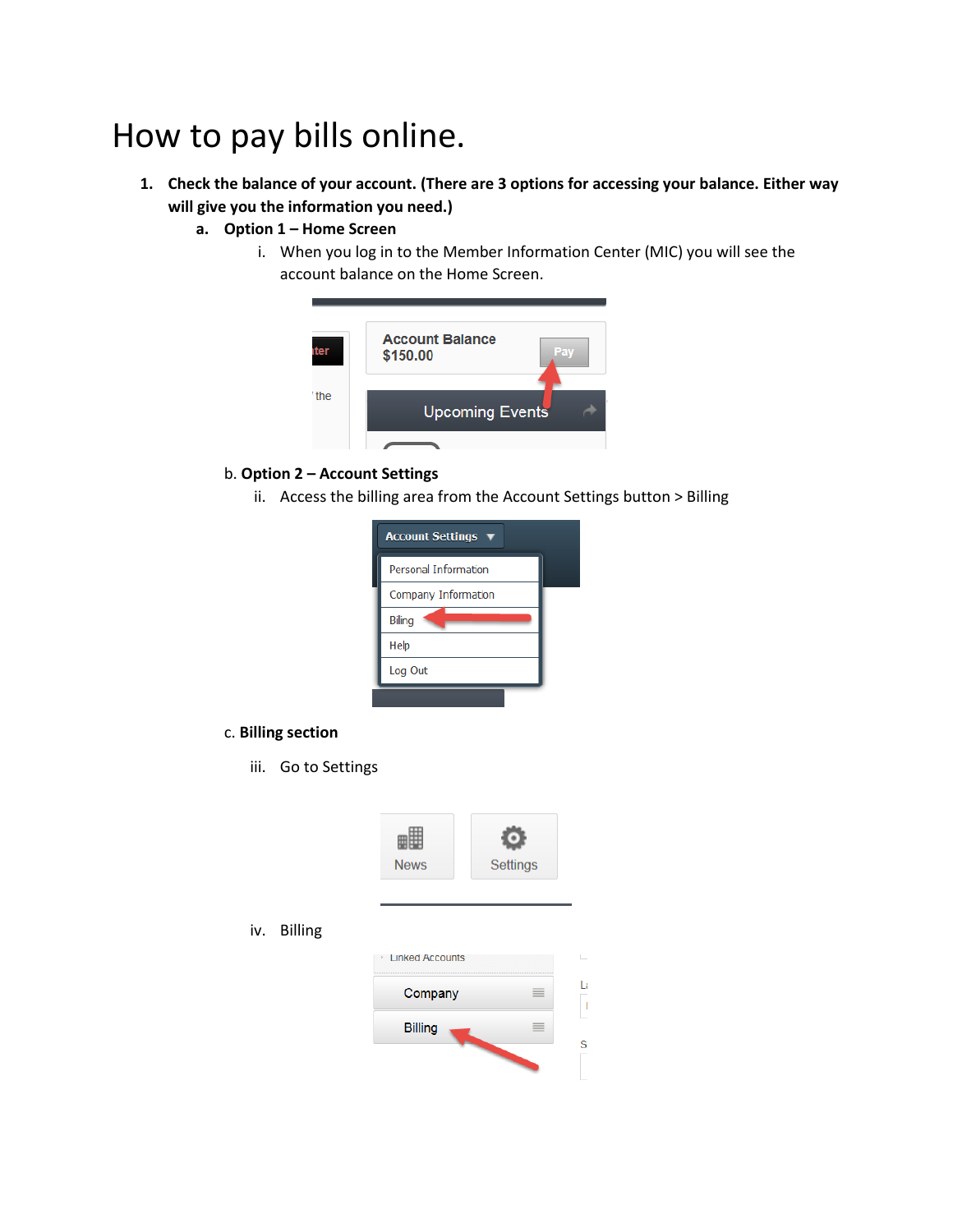v. Make a payment.



**Note:** If you are the primary or billing rep for your account you will see all the invoices tied to your member record including individual rep invoices. If you are a standard user you will only see the invoices that are tied to your rep record. These options are granted to the users by the Chamber/Association. Please contact them if you have any questions.

Primary or Billing Rep View

| Dpen Invoices (2)<br><b>View All</b>  | $\checkmark$                                                                                              |             |                    | Selected Invoice Tota<br>\$0.00 |
|---------------------------------------|-----------------------------------------------------------------------------------------------------------|-------------|--------------------|---------------------------------|
| Invoice #<br>$\overline{\phantom{a}}$ | <b>Details</b>                                                                                            | Subtotal    | <b>Balance Due</b> | <b>Payment Amount</b>           |
| 1784<br>$\Box$                        | Bill To: lily bean<br>member invoice<br>Date: 11/19/2015<br>Due: 11/19/2015<br>\$100.00 Marketing upgrade | 00.00       | 100.00             | 0.00                            |
| 1785                                  | <b>Bill To: Lily Larson</b><br>Date: 11/19/2015 Due: 11/19/2015                                           | 50.00       | 50.00              | 0.00                            |
|                                       | \$50.00 1 Booth for Fall Craft Fair (Lily Larson)                                                         | Rep Invoice |                    |                                 |
|                                       | Make an additional payment                                                                                |             |                    | <b>Continue</b>                 |
| <b>Standard Rep View</b>              |                                                                                                           |             |                    |                                 |

| Invoice # | <b>Details</b>                                                     | Subtotal | Balance Due                                                   | <b>Payment Amount</b> |
|-----------|--------------------------------------------------------------------|----------|---------------------------------------------------------------|-----------------------|
| 1785      | <b>Bill To: Lily Larson</b><br>Date: 11/19/2015<br>Due: 11/19/2015 | 50.00    | 50.00                                                         | 0.00                  |
|           | \$50.00 1 Booth for Fall Craft Fair (Lily Larson)                  |          | Only shows invoices that are the<br>responsibility of the rep |                       |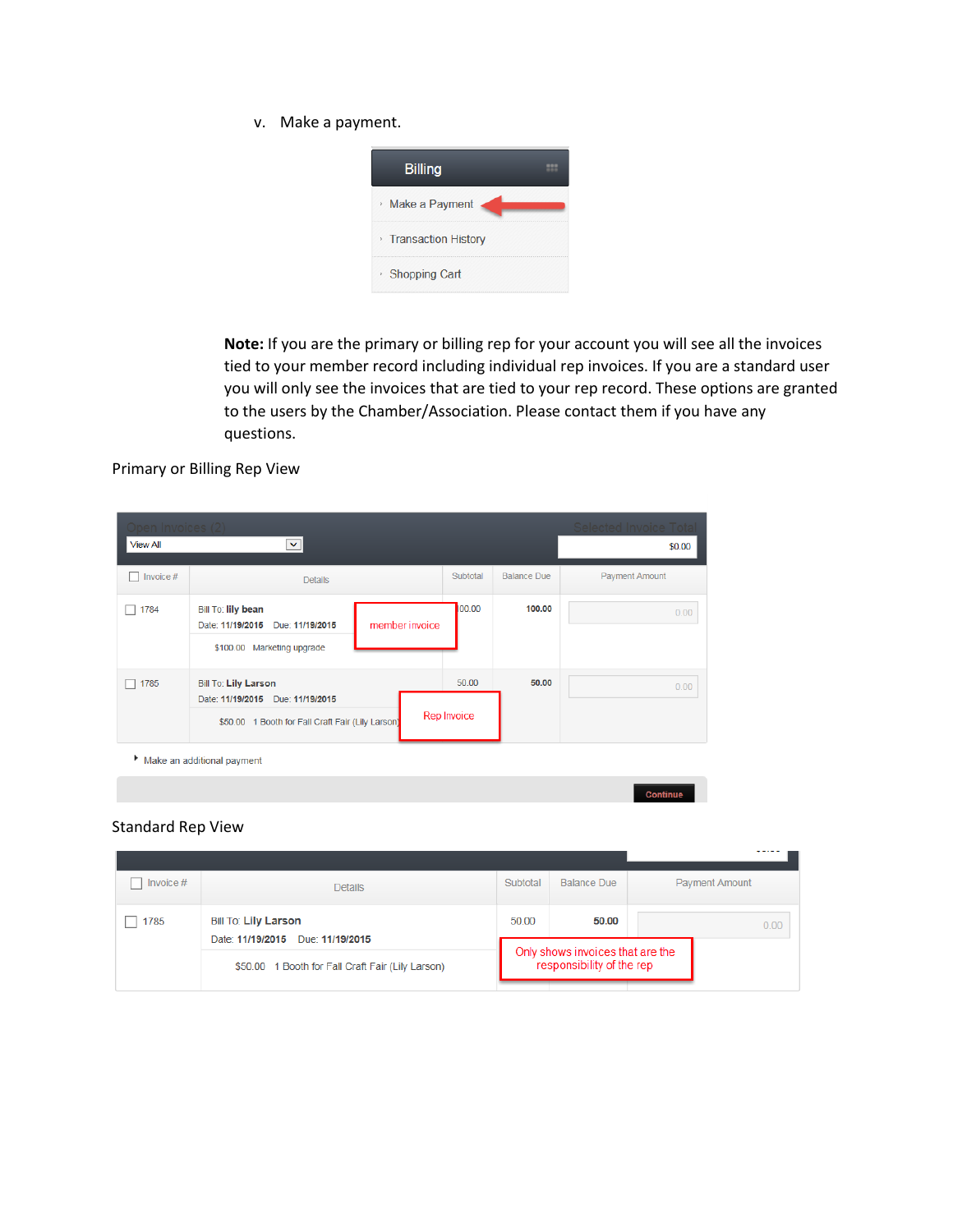## How to make a payment in the MIC

There 2 options for making a payment for your member account online through the MIC.

Option 1

- 1. If you have a balance you are able to click the Pay button on your home screen and this will take you in to the Billing area to see your open invoices. Once you are in the Billing area you can select the invoice(s) you would like to pay and click Continue.
- 2. The next screen you will see is the Shopping cart. This is where you can review your order and make any last minute changes before going to the credit card screen.

Option 2

- 1. If you do not have an open balance but would like to make a payment to your account you can do this by following these steps.
	- a. From the home page click on Settings



b. Click on Billing in the Left hand Navigation



c. Select Make a Payment



d. Click Make an additional payment

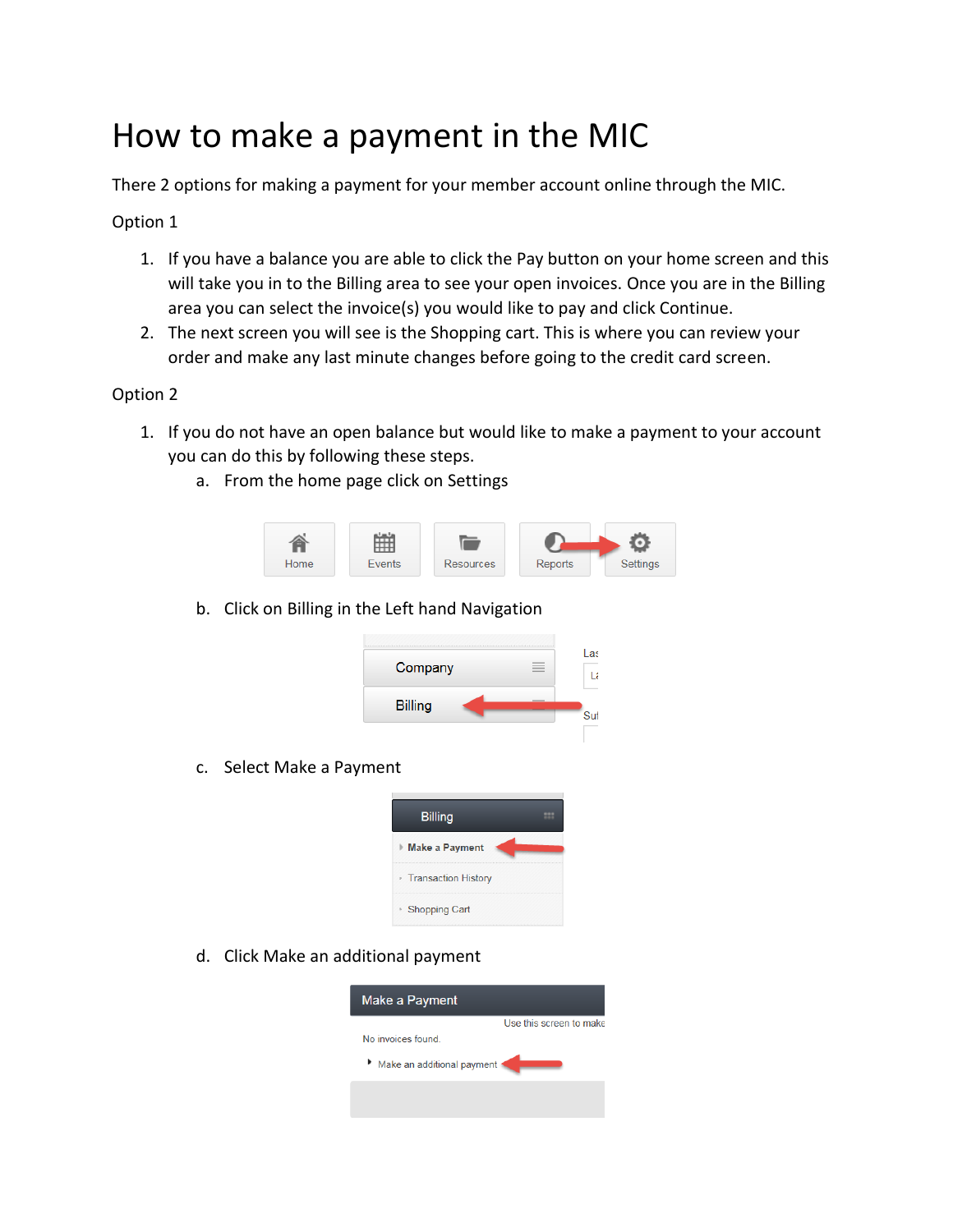- e. Enter in the amount of the additional payment
- f. Enter in a comment so your payment is applied properly
- g. Click Continue to move on to the Shopping Cart screen

| Make an additional payment<br><b>Additional Payment Amount:</b> |                                                            |
|-----------------------------------------------------------------|------------------------------------------------------------|
| 0.00                                                            | $\mathbf{e}$                                               |
| Comment:                                                        |                                                            |
|                                                                 |                                                            |
|                                                                 | *Total Payment Amount:                                     |
|                                                                 | \$0.00                                                     |
|                                                                 | *Total of selected invoices and additional payment amount. |
|                                                                 | $\mathsf{g}$<br><b>Continue</b>                            |

h. After reviewing your shopping cart click Checkout

| Checkout                                              |                   |
|-------------------------------------------------------|-------------------|
| <b>Holly Anderson (Magnificent Mutts) Anderson</b>    | 1 Items           |
| <b>Member payment for Magnificent Mutts</b><br>\$0.01 | Count: 1 亩 I      |
| \$0.01                                                | <b>■ Checkout</b> |

i. Enter in your card information and process the payment.

| Online Credit Card Payment.                       |            |           |              |              |
|---------------------------------------------------|------------|-----------|--------------|--------------|
| *Card Number:                                     |            |           | *CSC: ?      |              |
| 1234123412341234                                  | 000        |           |              |              |
| *Expiration Date:<br>$01$ $\vee$<br>$2016$ $\vee$ |            |           |              |              |
| First Name:                                       | Last Name: |           |              |              |
| First                                             | Last       |           |              |              |
| Company Name:                                     |            |           |              |              |
| Company Name                                      |            |           |              |              |
| Street:                                           |            |           |              |              |
| 1 Street                                          |            |           |              |              |
| City:                                             |            | State:    | Postal Code: |              |
| <b>Nisswa</b>                                     |            | <b>MN</b> | 56468        |              |
| Country:                                          |            |           |              |              |
| <b>United States</b><br>$\blacktriangledown$      |            |           |              |              |
| Phone:                                            | Email:     |           |              |              |
|                                                   |            |           |              |              |
| « Back                                            |            |           |              | ₩ Checkout > |

\*Your association will be notified of the payment and they will apply it according to your comment/request.